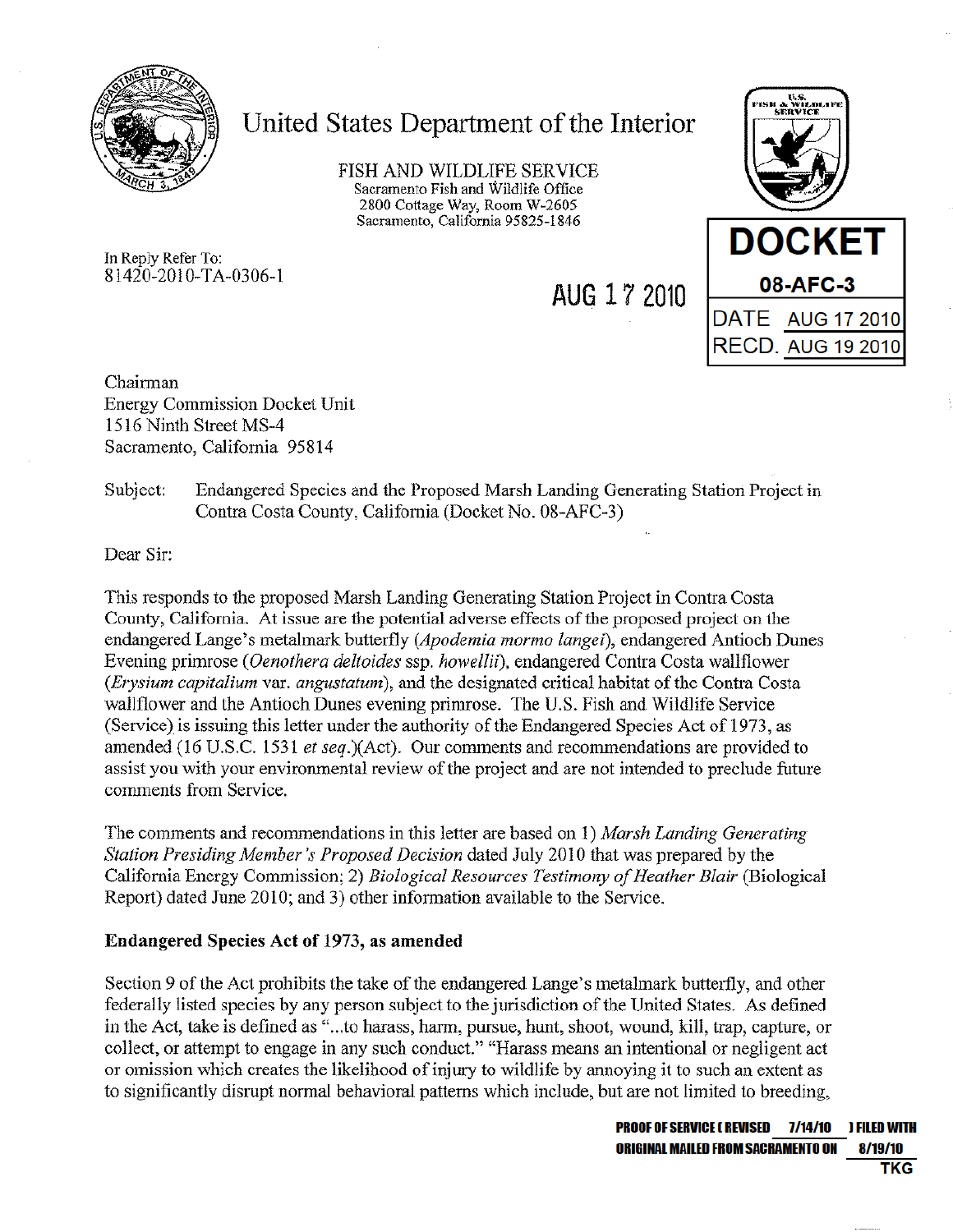feeding, or sheltering." "Harm has been further defined to include habitat destruction when it injures or kills a listed species by interfering with essential behavioral patterns, such as breeding, foraging, or resting. Thus, not only is Lange's metalmark butterfly protected from such activities as collecting and hunting, but also from actions that result in injury or death due to the damage or destruction of its habitat. The Act prohibits activities that "... remove and reduce to possession any listed plant from areas under Federal jurisdiction; maliciously damage or destroy any such species on any such area; or remove, cut, dig up, or damage or destroy any such species on any other area in knowing violation of any law or regulation of any State or in the course of any violation of a State criminal trespass law." The term "person" is defined as "...an individual, corporation, partnership, trust, association, or any other private entity; or any officer, employee, agent, department, or instrumentality of the Federal government, of any State, municipality, or political subdivision of a State, or any other entity subject to the jurisdiction of the United States."

Take incidental to an otherwise lawful activity may be authorized by one of two procedures. If a Federal agency is involved with the permitting, funding, or carrying out of the project and a listed species is going to be adversely affected, then initiation of formal consultation between that agency and the Service pursuant to section 7 of the Act is required. Such consultation would result in a biological opinion addressing the anticipated effects of the project to the listed species and may authorize a limited level of incidental take. If a Federal agency is not involved in the project, and federally listed species may be taken as part of the project, then an incidental take permit pursuant to section  $10(a)(1)(B)$  of the Act should be obtained. The Service may issue such a permit upon completion of a satisfactory conservation plan for the listed species that would be taken by the project.

### **Lange's Metalmark Butterfly**

Lange's metalmark butterfly is endemic to the Antioch Dunes in Contra Costa County, and the only known extant population inhabits the Antioch Dunes National Wildlife Refuge. This species is sedentary and does not migrate. Prior to European settlement, the Antioch Dunes were probably several hundred acres in size. Currently, because of past sand mining, agriculture, and urban development, only about 70 acres of the sand dune habitat remains, which is located within the Antioch Dunes National Wildlife Refuge. Between 50 to 100 years ago, the population size of the Lange's metalmark butterfly at the Antioch Dunes is estimated to have been approximately 25,000 individuals, but after many years of destruction and degradation of the unique sand dune habitat, the numbers dropped to about 5,000 individuals in 1972 (Arnold and Powell 1983). For the past 20 years, peak count population surveys have been conducted annually at the Antioch Dunes National Wildlife Refuge. The number of animals observed in 2000 was 1,185 individuals, but by 2006, the number had plummeted to a total of 45 adults. For the past four years, the number of adults observed in the wild has continued to remain at critically low levels. The Service has implemented a captive breeding program and habitat enhancement program in an attempt to prevent the extinction of Lange's metalmark butterfly.

The foodplant for this animal is the naked-stemmed buckwheat (*Eriogonum nudum* ssp. *auriculatum*), which grows best in areas with good drainage and are dry and open. This plant species is the sole food source for the caterpillar of this endangered species. Lange's metalmark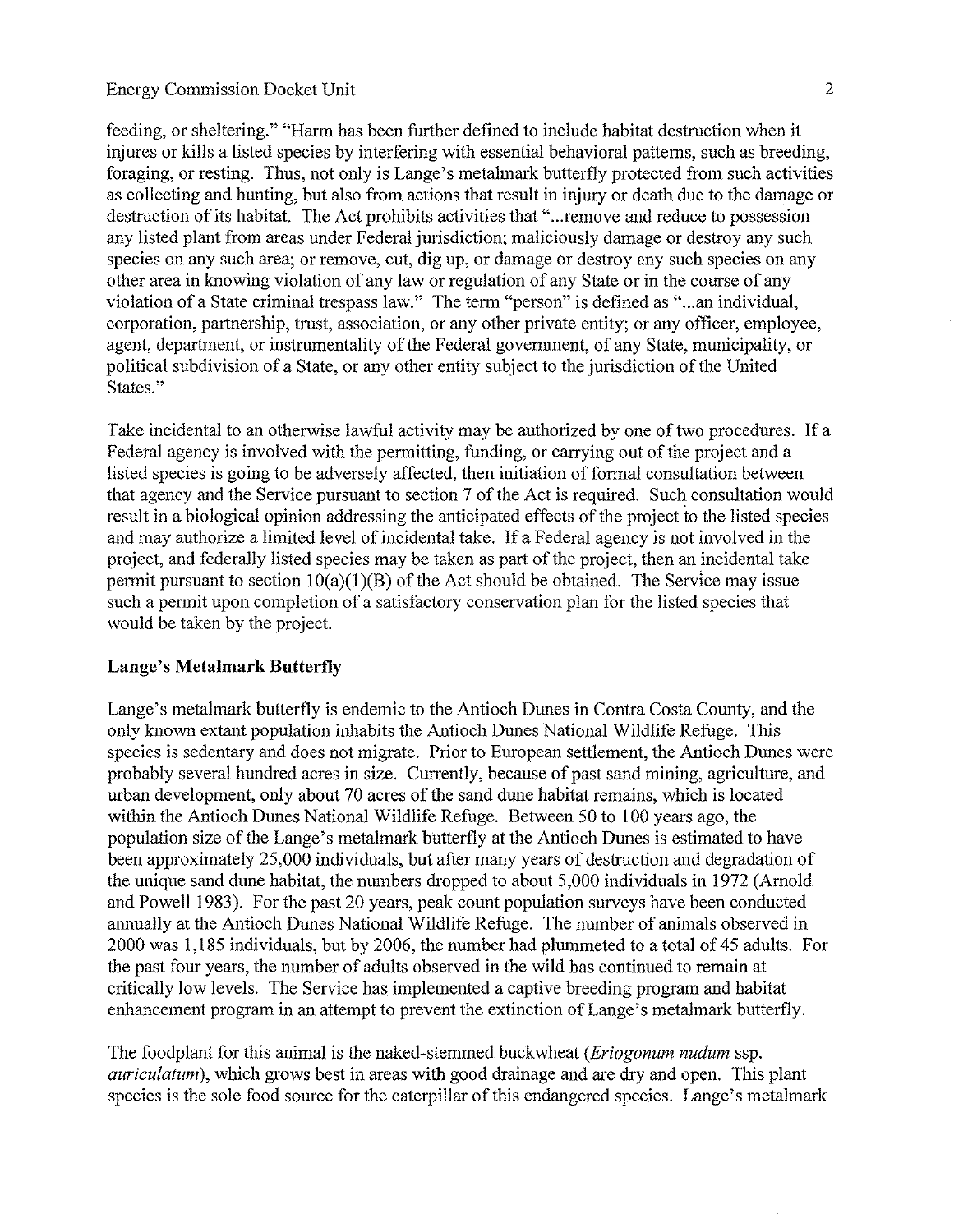butterfly is dependent on the health and abundance of the naked-stemmed buckwheat. There is a direct positive correlation between the numbers of the foodplant at the Antioch Dunes National Wildlife Refuge and the population size of this animal (Arnold and Powell 1983). The nakedstemmed buckwheat plant occupies a limited area within the Antioch Dunes National Wildlife Refuge and is imperiled with extirpation from this location due to the prolific overgrowth of invasive non-native plants, particularly rip-gut brome (*Bromus diandrus*), vetch (*Vicia villosa*), and star thistle (Centaurea solstitalis). The non-native plants out compete the naked-stemmed buckwheat and/or eliminate its habitat. Nitrogen from powerplants, automobiles, and other sources provides a major source of fertilizer for exotic vegetation and non-native weeds which are then able to invade natural habitats and outcompete and eliminate native plant species (Weiss 1999), including the Antioch Dunes National Wildlife Refuge. If the naked-stemmed buckwheat is eliminated from the Refuge, or its numbers are reduced to a level that are unable to support Lange's metalmark butterfly, currently at critically low numbers, then this species likely will become extinct in the wild.

#### **Contra Costa Wallflower**

Like Lange's metalmark butterfly, the Contra Costa wallflower is endemic to the Antioch Dunes, The majority of individuals are found within the Antioch Dunes National Wildlife Refuge, but a few plants have been found in the immediate vicinity of this area. In 1978, the population of the Contra Costa wallflower at the Antioch Dunes National Wildlife Refuge was growing on only 27 acres and it consisted of 174 fruiting plants and 60 rosettes or seedlings (Service 1984). In 1982, the estimated number of plants had increased to 700 individuals. The highest population size recorded to date was in 1999, when 11,567 individual plants were counted, however, there has been a steady decline in the overall population size of the Contra Costa wallflower. A count in 2006 revealed the population had declined to 4,581 individuals.

The greatest threat to the Contra Costa wallflower is the overgrowth of invasive non-native plant species at the Antioch Dunes National Wildlife Refuge, particularly rip-gut brome, vetch, and star thistle. These invasive plants stabilize the sand dunes, "choke out" native plants through extensive proliferation, and reduce the available area for colonization and growth of this listed plant.

### **Antioch Dunes Evening Primrose**

The Antioch Dunes Evening Primrose is found only on the riverine dune habitat located on and immediately adjacent to the Antioch Dunes National Wildlife Refuge (Service 1984). This species has been introduced to other locales within the Bay area but persists only at the Antioch Dunes National Wildlife Refuge, and perhaps several other locations: Tilden Regional Park in Alameda County, within some low riverine dunes at Brannan Island State Recreational Area just east of the Refuge in Sacramento County, two small colonies on Brown's Island in Contra Costa County, and the most recently discovered population is located on private property north of Oakley.

From 1984 to 1991, the total population of the Antioch Dunes evening primrose was estimated to range from 4,300 to 5,800 plants. Population numbers fluctuate annually, but the long term trend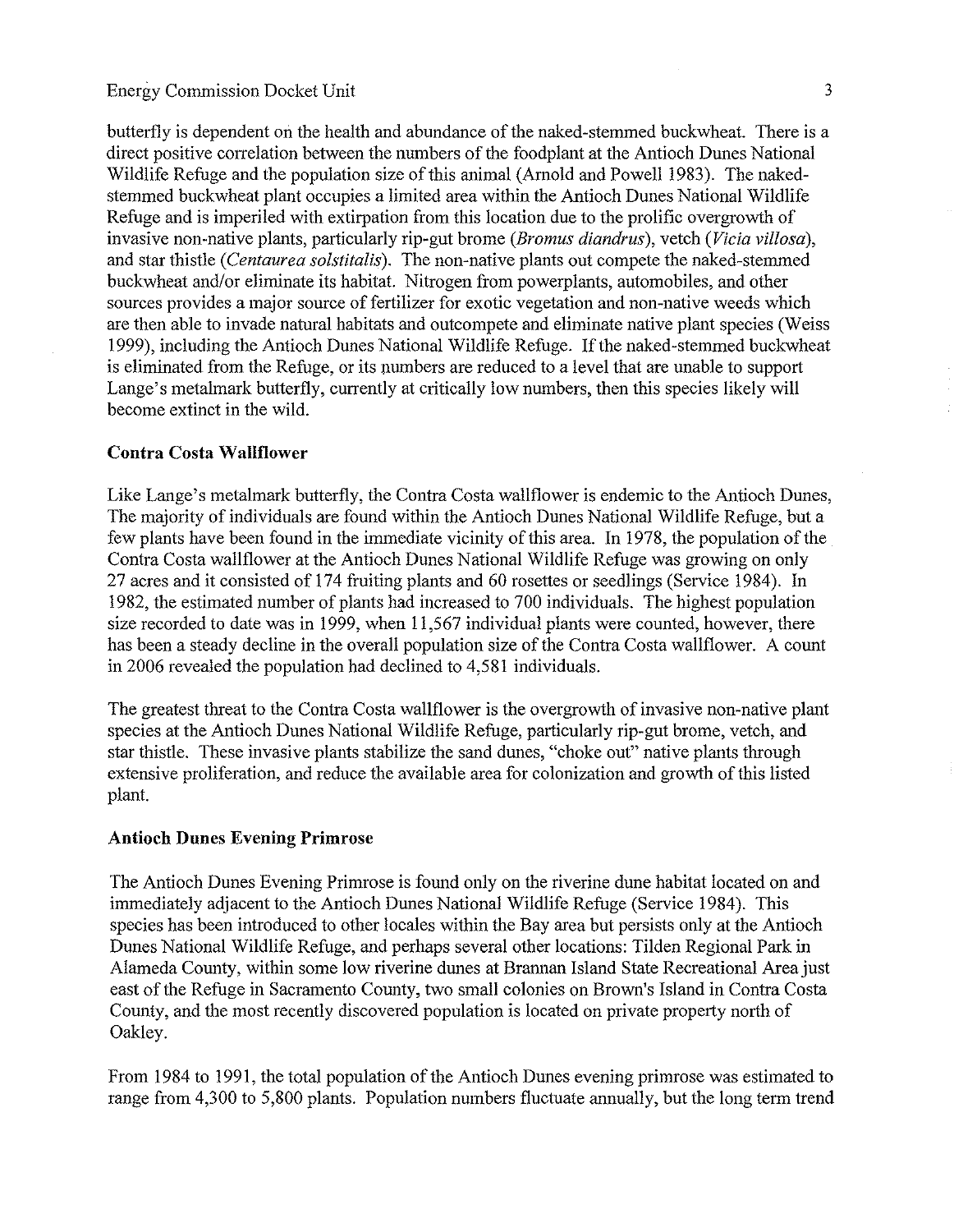is clearly declining. The population number in 2006 was estimated to be 776 individuals. Like the other two endangered species found at the Antioch Dunes National Wildlife Refuge, the greatest threat to the Antioch Dunes evening primrose is the overgrowth of invasive non-native plant species, particularly rip-gut brome, vetch, and star thistle. These invasive plants stabilize the sand dunes, "choke out" native plants through extensive proliferation, and reduce the available area for colonization and growth of this listed plant.

#### Critical habitat for the Antioch Dunes evening primrose and the Contra Costa wallflower

Critical habitat for the Antioch Dunes evening primrose and the Contra Costa wallflower was designated on August 31, 1978. The critical habitat is defined as an area of land, water, and airspace in the Antioch Dunes National Wildlife Refuge (T.2 N.R. 2 E. SW 1/4 section 17, E 2/3 of  $\hat{S}$  1/3 of section 18). Critical habitat is defined in the Act as the specific geographic area(s) occupied by a species at the time it was listed, on which are found the physical or biological features that are essential to their conservation and which may require special management considerations or protections.

#### Potential Impacts and Effects to the Listed Species

The Service concurs with the Biological Report and the Presiding Member's Proposed Decision that the proposed Marsh Landing Generating Station will have a significant adverse effect on the Lange's metalmark butterfly, Contra Costa wallflower, Antioch Dunes evening primrose, and the designated critical habitat for the two listed plants as well, because it will encourage and exacerbate the noxious weed proliferation at the Antioch Dunes National Wildlife Refuge and result in cascading adverse impacts on these three endangered species. However, it appears that the baseline nitrogen deposition levels and the additional 0.04 kilogram of nitrogen per hectare per year that will be deposited from the Marsh Landing Generating Station as described in these two California Energy Commission documents does not take into account the cumulative effect on the three listed species and the designated critical habitat over the life of the project.

Because of the fact that the only population in the World of the Lange's metalmark butterfly is restricted to the Antioch Dunes National Wildlife Refuge and its current low numbers place it in danger of extinction in the foreseeable future, the Service is concerned that the additional adverse effects of the proposed Marsh Landing Generating Station are likely to push this endangered species over the edge. The increased numbers and amount of exotic weeds caused by the deposition of nitrogen from the proposed project could eliminate the butterfly and possibly the Contra Costa wallflower because of competition and habitat loss or the reduction or loss of the caterpillar's foodplant. Although the Antioch Dunes evening primrose is found at a few other locations, nearly all of them likely are located in the areas where nitrogen from this project likely will be deposited. The adverse effects of the proposed project also are likely to result in adverse modification or destruction of the critical habitat for the two endangered plants.

The Service disagrees with the Findings of Fact on page 75 in the *Presiding Member's Proposed* Decision that with the implementation of BIO-8, the effects of nitrogen deposition on the three endangered species and the designated critical habitat for the two listed plants will not be significant. The proposed BIO-8 mitigation of \$2000.00 per year is inadequate for mitigating the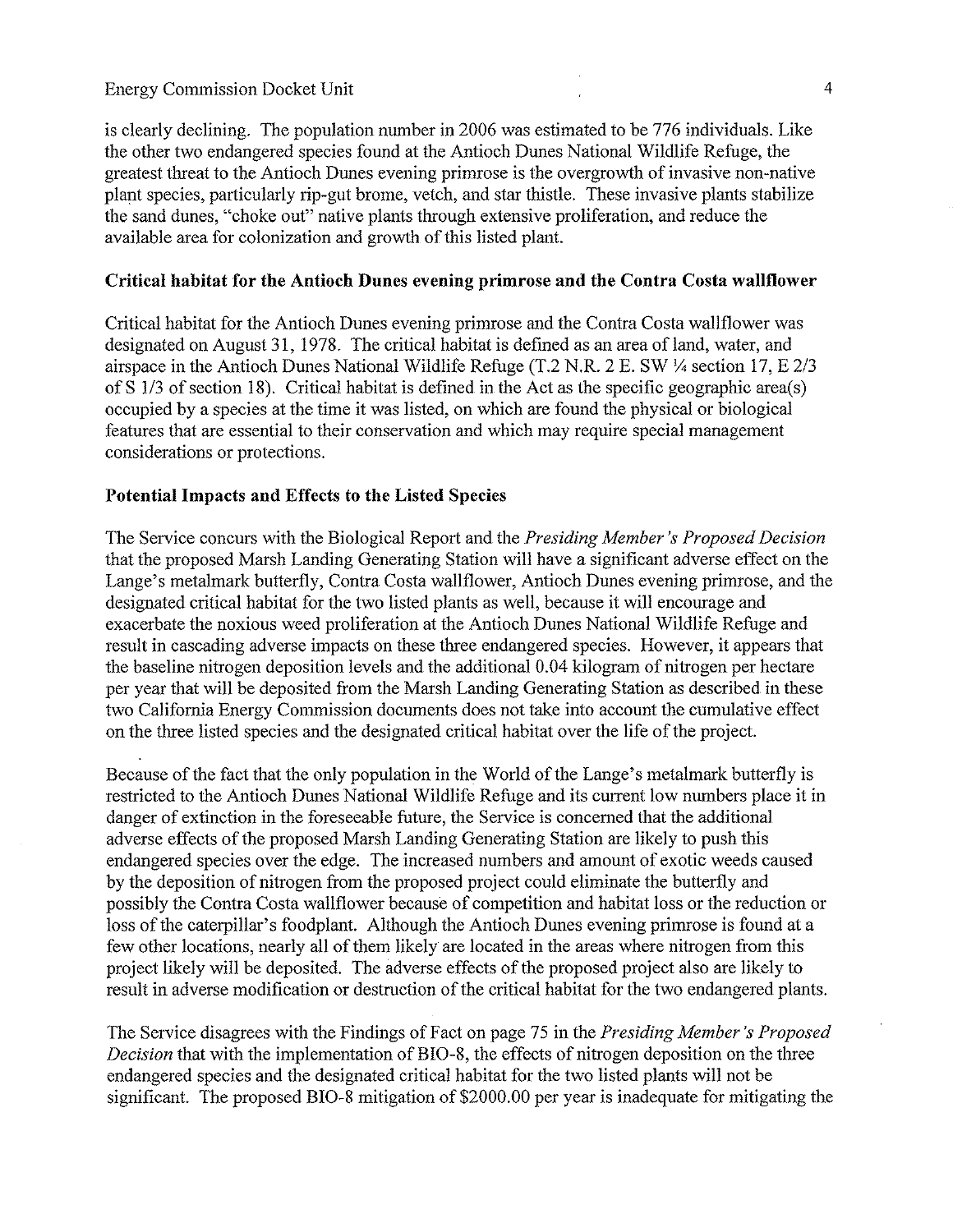adverse effects of nitrogen from the Marsh Landing Generating Station on the three endangered species. It is unclear what specific actions would be implemented using these funds nor do there appear to be success criteria or reporting requirements. In addition, the cumulative effects of the project, as proposed, on the three endangered species are unlikely to be mitigated to levels that are less than significant, as described on page 76 of the Presiding Member's Proposed Decision. The Service is concerned that in contradiction to the conclusion on page 76 of the *Presiding* Member's Proposed Decision, the Marsh Landing Generating Station, as proposed, will not be compliance with laws, ordinances, regulations, and standards, specifically the Endangered Species Act of 1973, as amended, because take or adverse impacts to the Lange's metalmark butterfly, and adverse effects on the Antioch Dunes evening primrose and the Contra Costa wallflower are virtually certain to occur as result of this project.

Therefore, we recommend that: (1) the California Energy Commission and/or the applicant ensure the proposed Marsh Landing Generating Station does not jeopardize the Contra Costa wallflower and Antioch Dunes evening primrose, or result in adverse modification or destruction of critical habitat for these two endangered plants; and (2) the California Energy Commission and/or the applicant obtain authorization for incidental take of the endangered Lange's metalmark butterfly pursuant to sections 7 or  $10(a)$  of the Act prior to adoption of the *Presiding* Member's Proposed Decision.

We are interested in assisting the California Energy Commission and/or the applicant in the development of a project that conserves Lange's metalmark butterfly, Contra Costa wallflower, Antioch Dunes evening primrose, and the critical habitat for these two endangered plants, while meeting California's energy needs. Please contact Stephanie Jentsch, Ryan Olah, or Chris Nagano at the letterhead address, via electronic mail (Stephanie Jentsch, @fws.gov; Ryan Olah@fws.gov; Chris Nagano@fws.gov), or at telephone (916) 414-6600 if you have any questions regarding this response on the proposed Marsh Landing Generating Station Project.

Sincerely,

Carz C. Monde

Cay C. Goude **Assistant Field Supervisor** 

cc:

Scott Wilson, Liam Davis, Randi Adair, California Department of Fish and Game, Yountville, California

Mendel Stewart, Louie Terrazas, Susan Euing, SFBNWR, Newark, California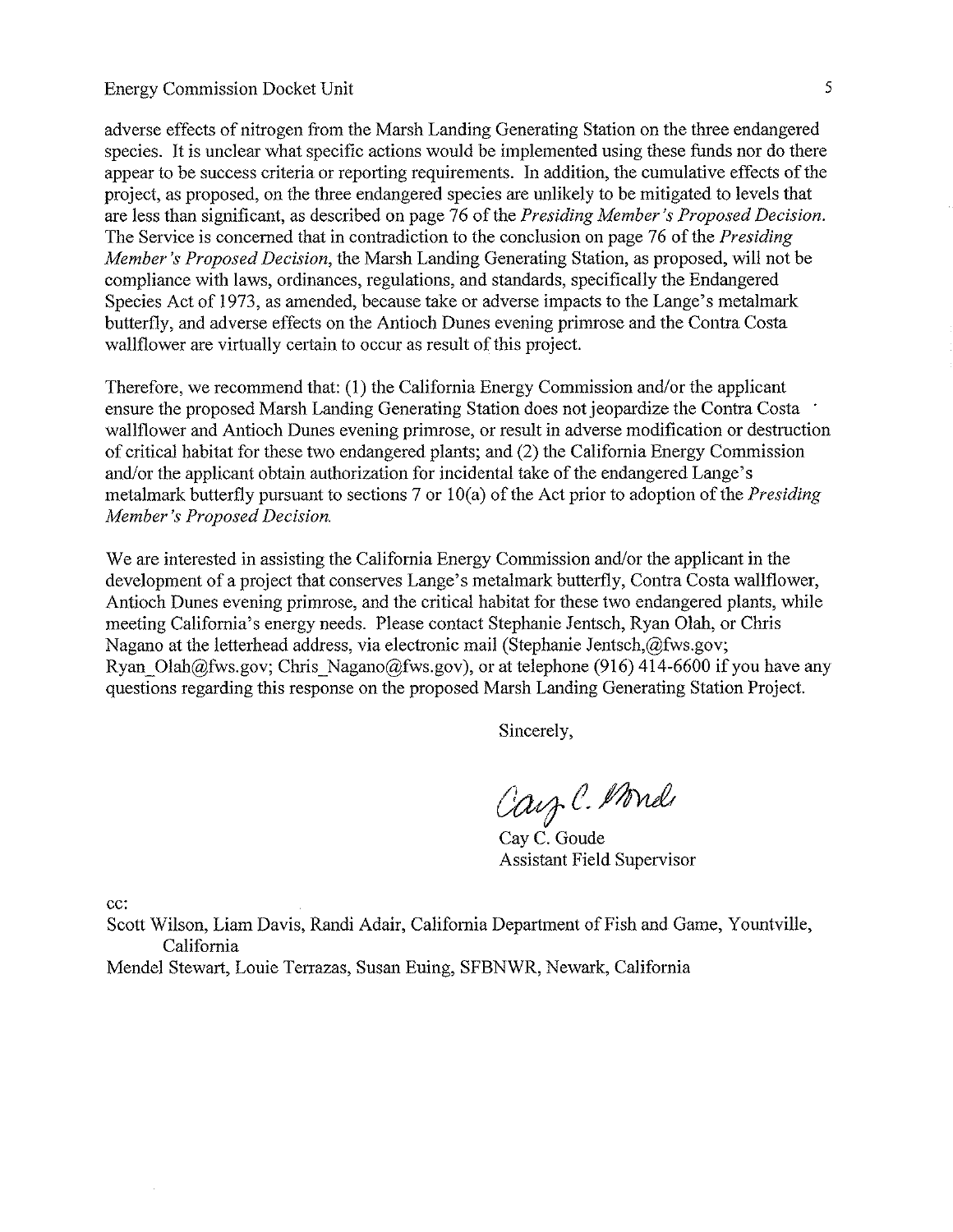$\bar{z}$ 

#### Literature Cited

- Arnold, R.A. and J.A. Powell. 1983. Apodemia mormo langei. Pages 98-128 in R.A. Arnold (editor). Ecological studies of endangered butterflies (Leipidoptera: Lycaenidae): island biogeography, patch dynamics, and the design of habitat preserves. University of California Publications in Entomology 99.
- U.S. Fish and Wildlife Service. 1984. Recovery Plan for Three Endangered Species Endemic to Antioch Dunes, California. U.S. Fish and Wildlife Service, Portland, Oregon.
- Weiss, S.B. 1999. Cars, cows, and checkerspots butterflies: nitrogen deposition and management of nutrient-poor grasslands for a threatened species. Conservation Biology 13(6): 1476-1486.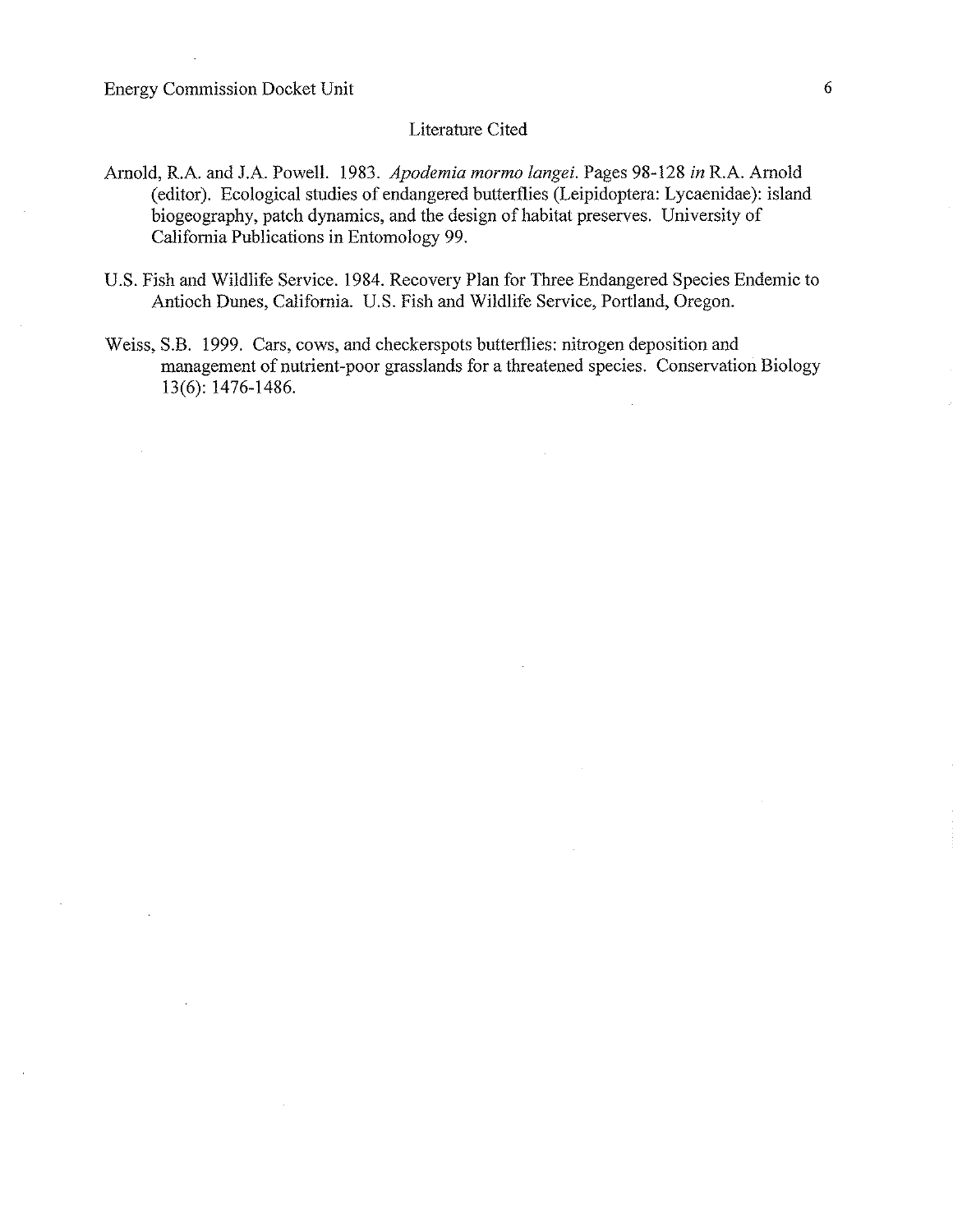

**BEFORE THE ENERGY RESOURCES CONSERVATION AND DEVELOPMENT COMMISSION OF THE STATE OF CALIFORNIA 1516 NINTH STREET, SACRAMENTO, CA 95814 1-800-822-6228 – WWW.ENERGY.CA.GOV**H

### B**APPLICATION FOR CERTIFICATION Docket No. 08-AFC-3 FOR THE MARSH LANDING** *GENERATING STATION* **PROOF OF SERVICE**

 *(Revised 7/14/2010)* 

### **APPLICANT**

Chuck Hicklin, Project Manager Mirant Corporation P.O. Box 192 Pittsburg, CA 94565 *E-mail preferred*  chuck.hicklin@mirant.com

Jonathan Sacks, Project Director Steven Nickerson Mirant Corporation 1155 Perimeter Center West Atlanta, GA, 30338 *E-mail preferred*  jon.sacks@mirant.com steve.nickerson@mirant.com

### **CONSULTANTS**

Anne Connell Dale Shileikis URS Corporation Post Montgomery Center One Montgomery Street, Suite 900 San Francisco, CA 94104-4538 *E-mail preferred*  Anne Connell@URSCorp.com Dale\_shileikis@URSCorp.com

### **COUNSEL FOR APPLICANT**

Lisa Cottle Takako Morita Winston & Strawn LLP 101 California Street San Francisco, CA 94111-5802 *E-mail preferred* lcottle@winston.com tmorita@winston.com

### **INTERESTED AGENCIES**

California ISO *E-mail Preferred* e-recipient@caiso.com

### **INTERVENORS**

**\*California Unions for Reliable Energy ("CURE") Marc D. Joseph Adams Broadwell Joseph & Cardozo 601 Gateway Boulevard, Suite 1000 South San Francisco, California 94080 gsmith@adamsbroadwell.com mdjoseph@adamsbroadwell.com**

### **ENERGY COMMISSION**

JAMES D. BOYD Vice Chair & Presiding Member jboyd@energy.state.ca.us

## KAREN DOUGLAS

Chair & Associate Member kldougla@energy.state.ca.us

Paul Kramer Hearing Officer pkramer@energy.state.ca.us

Mike Monasmith Project Manager mmonasmi@energy.state.ca.us

Kerry Willis Staff Counsel kwillis@energy.state.ca.us

Jennifer Jennings Public Adviser publicadviser@energy.state.ca.us